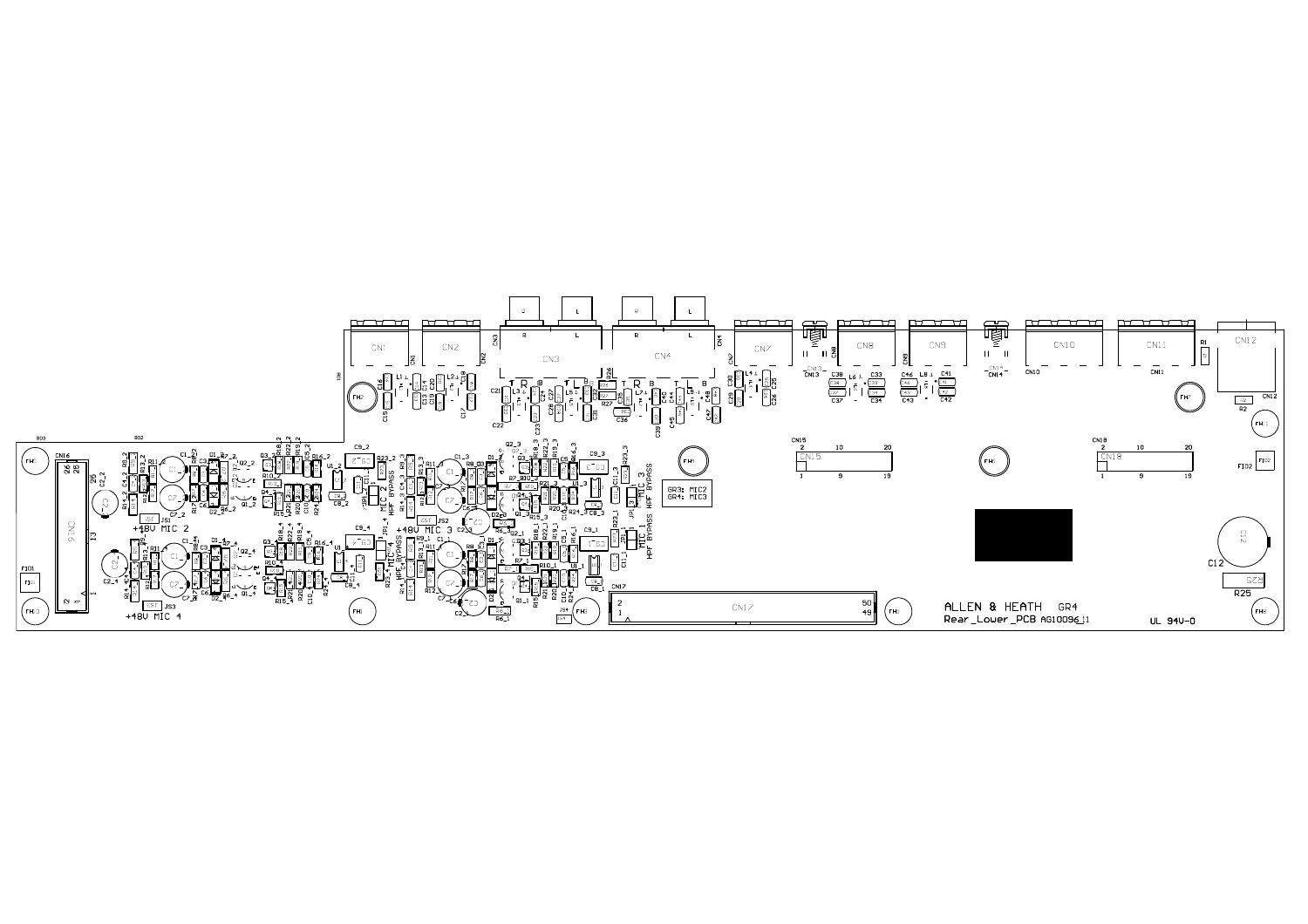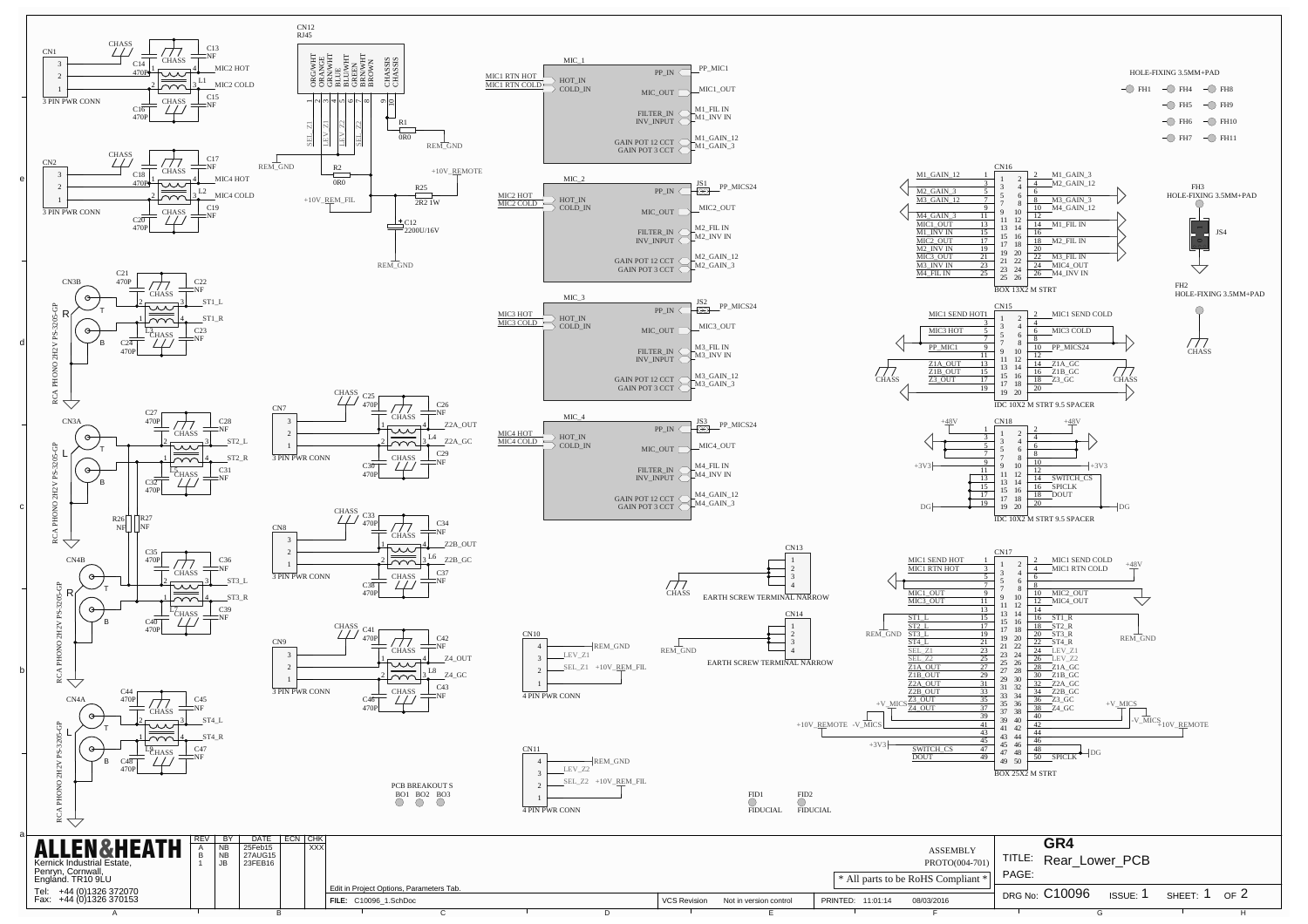



b

c

| <b>ALLEN&amp;HEATH</b>                 | IBY I<br>REV I | DATE ECN CHK<br>25Feb15 | <b>XXX</b> |                                          |                     |                        |                                               | GR4                                           |
|----------------------------------------|----------------|-------------------------|------------|------------------------------------------|---------------------|------------------------|-----------------------------------------------|-----------------------------------------------|
| Kernick Industrial Estate,             |                | 27AUG15<br>23FEB16      |            |                                          |                     |                        |                                               | TITLE:<br>Rear_Lower_PCB                      |
| Penryn, Cornwall,<br>England. TR10 9LU |                |                         |            |                                          |                     |                        | <sup>*</sup> All parts to be RoHS Compliant * | PAGE:                                         |
| +44 (0)1326 372070                     |                |                         |            | Edit in Project Options, Parameters Tab. |                     |                        |                                               | DRG No: C10096<br>SHEET: $2$ OF $2$<br>ISSUE: |
| Fax: +44 (0) 1326 370153               |                |                         |            | FILE: C10096 1P1.SchDoc                  | <b>VCS Revision</b> | Not in version control | 08/03/2016<br>PRINTED: 11:01:14               |                                               |
|                                        |                |                         |            |                                          |                     |                        |                                               |                                               |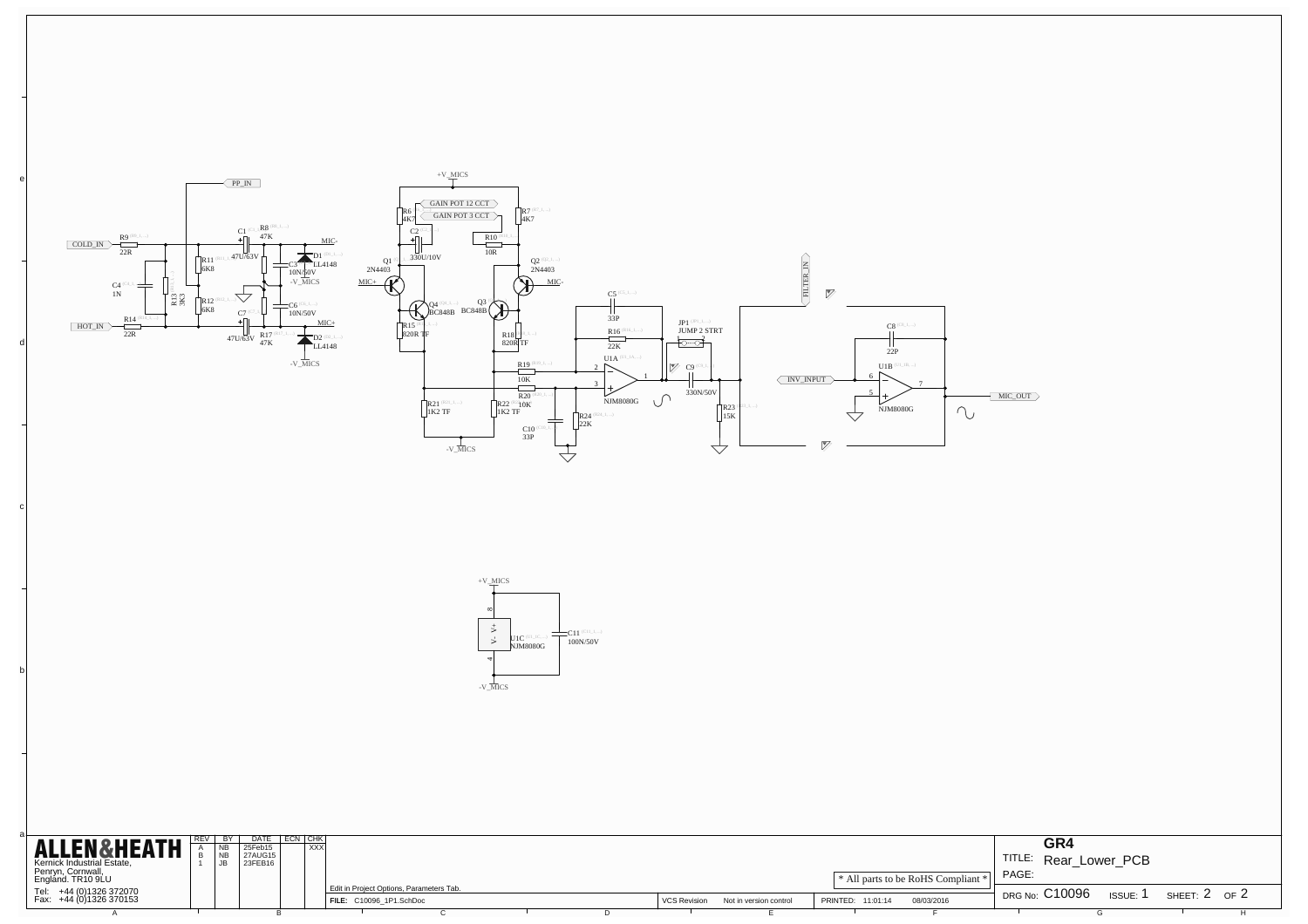## AG10096\_1 GR4 GR3 Rear Lower 004‐701

| Description                                                    | Designator                   |
|----------------------------------------------------------------|------------------------------|
| EARTH SCREW TERMINAL NARROW HORIZONTAL TYPE+ SCREW M3 (AA9000) | CN13                         |
| EARTH SCREW TERMINAL NARROW HORIZONTAL TYPE+ SCREW M3 (AA9000) | <b>CN14</b>                  |
| RESISTOR CARBON SMD0805 0R0 5% (AC2838)                        | R1                           |
| RESISTOR CARBON SMD0805 0R0 5% (AC2838)                        | R <sub>2</sub>               |
| RESISTOR METAL FILM SMD0805 10K 1% (AC2841)                    | R <sub>19</sub> 1            |
| RESISTOR METAL FILM SMD0805 10K 1% (AC2841)                    | R <sub>19</sub> 2            |
| RESISTOR METAL FILM SMD0805 10K 1% (AC2841)                    | R <sub>19</sub> 3            |
| RESISTOR METAL FILM SMD0805 10K 1% (AC2841)                    | R <sub>19</sub> 4            |
| RESISTOR METAL FILM SMD0805 10K 1% (AC2841)                    | R20_1                        |
| RESISTOR METAL FILM SMD0805 10K 1% (AC2841)                    | R20_2                        |
| RESISTOR METAL FILM SMD0805 10K 1% (AC2841)                    | R20_3                        |
| RESISTOR METAL FILM SMD0805 10K 1% (AC2841)                    | R <sub>20_4</sub>            |
| RESISTOR METAL FILM SMD0805 22K 1% (AC2842)                    | R <sub>16</sub> 1            |
| RESISTOR METAL FILM SMD0805 22K 1% (AC2842)                    | R <sub>16</sub> _2           |
| RESISTOR METAL FILM SMD0805 22K 1% (AC2842)                    | R <sub>16</sub> _3           |
| RESISTOR METAL FILM SMD0805 22K 1% (AC2842)                    | R <sub>16</sub> 4            |
| RESISTOR METAL FILM SMD0805 22K 1% (AC2842)                    | R24_1                        |
| RESISTOR METAL FILM SMD0805 22K 1% (AC2842)                    | R <sub>24_2</sub>            |
| RESISTOR METAL FILM SMD0805 22K 1% (AC2842)                    | R <sub>24_3</sub>            |
| RESISTOR METAL FILM SMD0805 22K 1% (AC2842)                    | R <sub>24</sub> <sub>4</sub> |
| RESISTOR CARBON SMD0805 10R 5% (AC3027)                        | R <sub>10_1</sub>            |
| RESISTOR CARBON SMD0805 10R 5% (AC3027)                        | R <sub>10</sub> _2           |
| RESISTOR CARBON SMD0805 10R 5% (AC3027)                        | R <sub>10_3</sub>            |
| RESISTOR CARBON SMD0805 10R 5% (AC3027)                        | R <sub>10_4</sub>            |
| RESISTOR CARBON SMD0805 47K 5% (AC3035)                        | R17_1                        |
| RESISTOR CARBON SMD0805 47K 5% (AC3035)                        | R <sub>17</sub> 2            |
| RESISTOR CARBON SMD0805 47K 5% (AC3035)                        | R17_3                        |
| RESISTOR CARBON SMD0805 47K 5% (AC3035)                        | R <sub>17_4</sub>            |
| RESISTOR CARBON SMD0805 47K 5% (AC3035)                        | R8_1                         |
| RESISTOR CARBON SMD0805 47K 5% (AC3035)                        | R8_2                         |
| RESISTOR CARBON SMD0805 47K 5% (AC3035)                        | R8_3                         |
| RESISTOR CARBON SMD0805 47K 5% (AC3035)                        | R8_4                         |
| RESISTOR METAL FILM SMD0805 3K3 1% (AC3061)                    | R13_1                        |
| RESISTOR METAL FILM SMD0805 3K3 1% (AC3061)                    | R <sub>13</sub> 2            |
| RESISTOR METAL FILM SMD0805 3K3 1% (AC3061)                    | R <sub>13</sub> 3            |
| RESISTOR METAL FILM SMD0805 3K3 1% (AC3061)                    | R13_4                        |
| RESISTOR METAL FILM SMD0805 6K8 1% (AC3064)                    | R11_1                        |
| RESISTOR METAL FILM SMD0805 6K8 1% (AC3064)                    | R11_2                        |
| RESISTOR METAL FILM SMD0805 6K8 1% (AC3064)                    | R11_3                        |
| RESISTOR METAL FILM SMD0805 6K8 1% (AC3064)                    | R11_4                        |
| RESISTOR METAL FILM SMD0805 6K8 1% (AC3064)                    | R12_1                        |
| RESISTOR METAL FILM SMD0805 6K8 1% (AC3064)                    | R12_2                        |
| RESISTOR METAL FILM SMD0805 6K8 1% (AC3064)                    | R <sub>12</sub> 3            |
| RESISTOR METAL FILM SMD0805 6K8 1% (AC3064)                    | R <sub>12_4</sub>            |
| RESISTOR WIRE WOUND 2R2 1W (AC4009)                            | R <sub>25</sub>              |
| RES SMD 15K 1% 0805 METAL FILM AC5050                          | R23_1                        |
| RES SMD 15K 1% 0805 METAL FILM AC5050                          | R23_2                        |
| RES SMD 15K 1% 0805 METAL FILM AC5050                          | R23_3                        |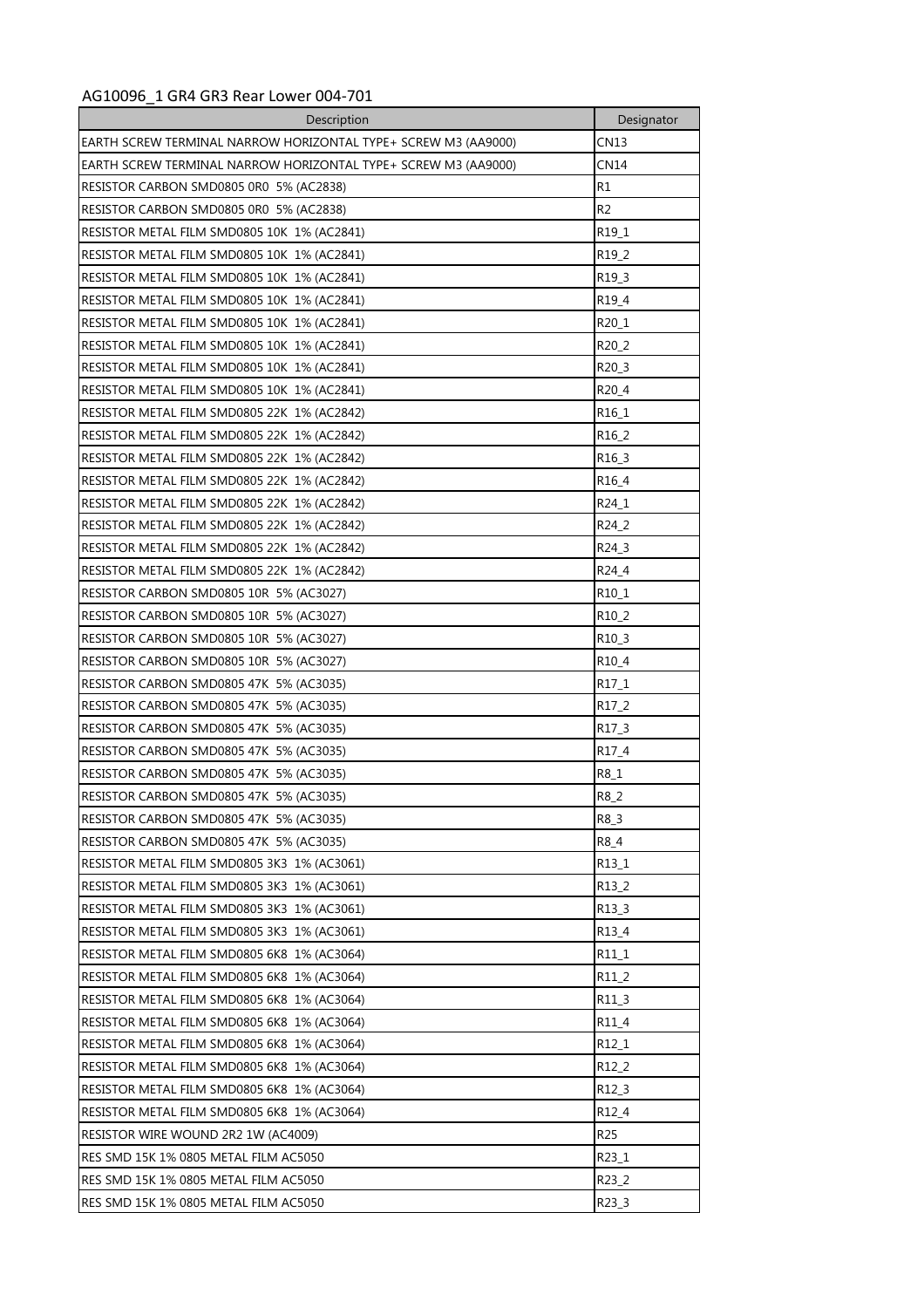| RES SMD 15K 1% 0805 METAL FILM AC5050            | R23_4                        |
|--------------------------------------------------|------------------------------|
| RESISTOR SMD1206 22R 1% (AC5599)                 | R14_1                        |
| RESISTOR SMD1206 22R 1% (AC5599)                 | R <sub>14_2</sub>            |
| RESISTOR SMD1206 22R 1% (AC5599)                 | R <sub>14</sub> 3            |
| RESISTOR SMD1206 22R 1% (AC5599)                 | R <sub>14</sub> <sup>4</sup> |
| RESISTOR SMD1206 22R 1% (AC5599)                 | $R9_1$                       |
| RESISTOR SMD1206 22R 1% (AC5599)                 | $R9_2$                       |
| RESISTOR SMD1206 22R 1% (AC5599)                 | $R9_3$                       |
| RESISTOR SMD1206 22R 1% (AC5599)                 | R <sub>9</sub> _4            |
| RES SMD TF 820R 0.5% 0805 MET (H1Y83QP) (AC6010) | R15_1                        |
| RES SMD TF 820R 0.5% 0805 MET (H1Y83QP) (AC6010) | R15_2                        |
| RES SMD TF 820R 0.5% 0805 MET (H1Y83QP) (AC6010) | R15_3                        |
| RES SMD TF 820R 0.5% 0805 MET (H1Y83QP) (AC6010) | R15_4                        |
| RES SMD TF 820R 0.5% 0805 MET (H1Y83QP) (AC6010) | R18_1                        |
| RES SMD TF 820R 0.5% 0805 MET (H1Y83QP) (AC6010) | R18_2                        |
| RES SMD TF 820R 0.5% 0805 MET (H1Y83QP) (AC6010) | R <sub>18</sub> 3            |
| RES SMD TF 820R 0.5% 0805 MET (H1Y83QP) (AC6010) | R <sub>18</sub> 4            |
| RES SMD TF 1K2 0.5% 0805 MET (H1Y83TR) (AC6012)  | R21_1                        |
| RES SMD TF 1K2 0.5% 0805 MET (H1Y83TR) (AC6012)  | R21_2                        |
| RES SMD TF 1K2 0.5% 0805 MET (H1Y83TR) (AC6012)  | R21_3                        |
| RES SMD TF 1K2 0.5% 0805 MET (H1Y83TR) (AC6012)  | R21_4                        |
| RES SMD TF 1K2 0.5% 0805 MET (H1Y83TR) (AC6012)  | R22_1                        |
| RES SMD TF 1K2 0.5% 0805 MET (H1Y83TR) (AC6012)  | R22_2                        |
| RES SMD TF 1K2 0.5% 0805 MET (H1Y83TR) (AC6012)  | $R22_3$                      |
| RES SMD TF 1K2 0.5% 0805 MET (H1Y83TR) (AC6012)  | R22_4                        |
|                                                  |                              |
| RESISTOR METAL SMD 1206 4k7 1% (AC6828)          | R6_1                         |
| RESISTOR METAL SMD 1206 4k7 1% (AC6828)          | R <sub>6</sub> 2             |
| RESISTOR METAL SMD 1206 4k7 1% (AC6828)          | $R6_3$                       |
| RESISTOR METAL SMD 1206 4k7 1% (AC6828)          | $R6_4$                       |
| RESISTOR METAL SMD 1206 4k7 1% (AC6828)          | R7_1                         |
| RESISTOR METAL SMD 1206 4k7 1% (AC6828)          | R7 2                         |
| RESISTOR METAL SMD 1206 4k7 1% (AC6828)          | $R7_3$                       |
| RESISTOR METAL SMD 1206 4k7 1% (AC6828)          | R7_4                         |
| TRANSISTOR PNP 2N4403 (AE0273)                   | $Q1_1$                       |
| TRANSISTOR PNP 2N4403 (AE0273)                   | $Q1_2$                       |
| TRANSISTOR PNP 2N4403 (AE0273)                   | Q1_3                         |
| TRANSISTOR PNP 2N4403 (AE0273)                   | $Q1_4$                       |
| TRANSISTOR PNP 2N4403 (AE0273)                   | $Q2_1$                       |
| TRANSISTOR PNP 2N4403 (AE0273)                   | $Q2_2$                       |
| TRANSISTOR PNP 2N4403 (AE0273)                   | $Q2_3$                       |
| TRANSISTOR PNP 2N4403 (AE0273)                   | $Q2_4$                       |
| TRANSISTOR SMD BC848B NPN (AE3332)               | $Q3_1$                       |
| TRANSISTOR SMD BC848B NPN (AE3332)               | $Q3_2$                       |
| TRANSISTOR SMD BC848B NPN (AE3332)               | $Q3_3$                       |
| TRANSISTOR SMD BC848B NPN (AE3332)               | $Q3_4$                       |
| TRANSISTOR SMD BC848B NPN (AE3332)               | Q4_1                         |
| TRANSISTOR SMD BC848B NPN (AE3332)               | $Q4_2$                       |
| TRANSISTOR SMD BC848B NPN (AE3332)               | $Q4_3$                       |
| TRANSISTOR SMD BC848B NPN (AE3332)               | Q4_4                         |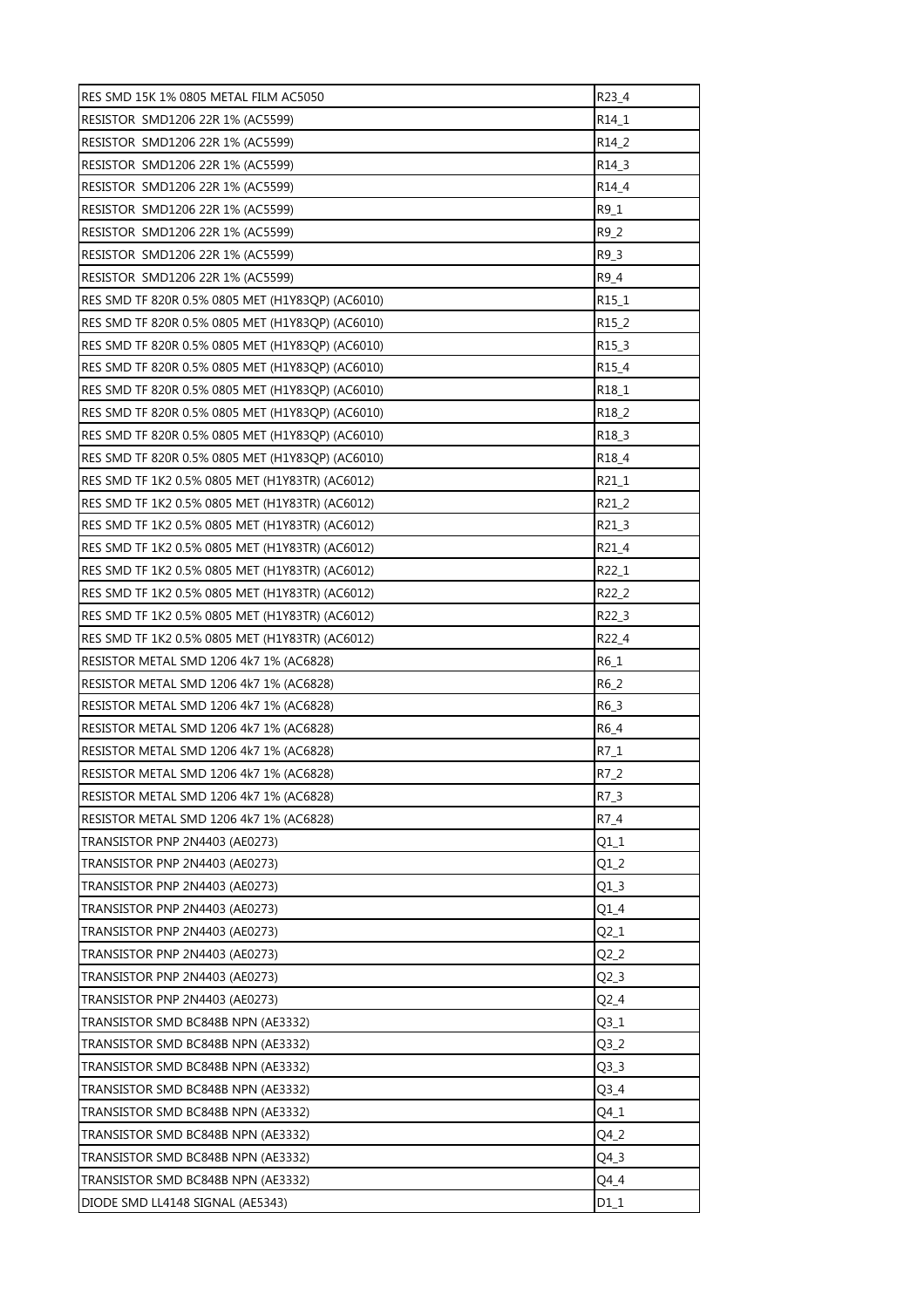| DIODE SMD LL4148 SIGNAL (AE5343)           | $D1_2$            |
|--------------------------------------------|-------------------|
| DIODE SMD LL4148 SIGNAL (AE5343)           | $D1_3$            |
| DIODE SMD LL4148 SIGNAL (AE5343)           | D1_4              |
| DIODE SMD LL4148 SIGNAL (AE5343)           | $D2_1$            |
| DIODE SMD LL4148 SIGNAL (AE5343)           | D <sub>2</sub> 2  |
| DIODE SMD LL4148 SIGNAL (AE5343)           | $D2_3$            |
| DIODE SMD LL4148 SIGNAL (AE5343)           | $D2_4$            |
| IC SMD NJM8080G DUAL OP-AMP (AE9385)       | U1_1              |
| IC SMD NJM8080G DUAL OP-AMP (AE9385)       | $U1_2$            |
| IC SMD NJM8080G DUAL OP-AMP (AE9385)       | $U1_3$            |
| IC SMD NJM8080G DUAL OP-AMP (AE9385)       | $U1_4$            |
| CAPACITOR ELECTROLYTIC 47uF 63V (AF0217)   | $C1_1$            |
| CAPACITOR ELECTROLYTIC 47uF 63V (AF0217)   | $C1_2$            |
| CAPACITOR ELECTROLYTIC 47uF 63V (AF0217)   | C1_3              |
| CAPACITOR ELECTROLYTIC 47uF 63V (AF0217)   | C1_4              |
| CAPACITOR ELECTROLYTIC 47uF 63V (AF0217)   | $C7_1$            |
| CAPACITOR ELECTROLYTIC 47uF 63V (AF0217)   | $C7_2$            |
| CAPACITOR ELECTROLYTIC 47uF 63V (AF0217)   | $C7_3$            |
| CAPACITOR ELECTROLYTIC 47uF 63V (AF0217)   | $C7_4$            |
| CAPACITOR POLYESTER 330NF 50V 10% (AF0616) | $C9_1$            |
| CAPACITOR POLYESTER 330NF 50V 10% (AF0616) | $C9-2$            |
| CAPACITOR POLYESTER 330NF 50V 10% (AF0616) | $C9-3$            |
| CAPACITOR POLYESTER 330NF 50V 10% (AF0616) | $C9-4$            |
| CAPACITOR ELECTROLYTIC 330uF 10V (AF2288)  | C2_1              |
| CAPACITOR ELECTROLYTIC 330uF 10V (AF2288)  | C2 <sub>2</sub>   |
| CAPACITOR ELECTROLYTIC 330uF 10V (AF2288)  | $C2_3$            |
| CAPACITOR ELECTROLYTIC 330uF 10V (AF2288)  | C2_4              |
| CAPACITOR CERAMIC SMD0805 470P (AF2848)    | C14               |
| CAPACITOR CERAMIC SMD0805 470P (AF2848)    | C16               |
| CAPACITOR CERAMIC SMD0805 470P (AF2848)    | C18               |
| CAPACITOR CERAMIC SMD0805 470P (AF2848)    | C <sub>20</sub>   |
| CAPACITOR CERAMIC SMD0805 470P (AF2848)    | C21               |
| CAPACITOR CERAMIC SMD0805 470P (AF2848)    | C24               |
| CAPACITOR CERAMIC SMD0805 470P (AF2848)    | C <sub>25</sub>   |
| CAPACITOR CERAMIC SMD0805 470P (AF2848)    | C27               |
| CAPACITOR CERAMIC SMD0805 470P (AF2848)    | C30               |
| CAPACITOR CERAMIC SMD0805 470P (AF2848)    | C <sub>32</sub>   |
| CAPACITOR CERAMIC SMD0805 470P (AF2848)    | C33               |
| CAPACITOR CERAMIC SMD0805 470P (AF2848)    | C <sub>35</sub>   |
| CAPACITOR CERAMIC SMD0805 470P (AF2848)    | C38               |
| CAPACITOR CERAMIC SMD0805 470P (AF2848)    | C40               |
| CAPACITOR CERAMIC SMD0805 470P (AF2848)    | C41               |
| CAPACITOR CERAMIC SMD0805 470P (AF2848)    | C44               |
| CAPACITOR CERAMIC SMD0805 470P (AF2848)    | C46               |
| CAPACITOR CERAMIC SMD0805 470P (AF2848)    | C48               |
| CAPACITOR CERAMIC SMD0805 10N 50V (AF2849) | $C3_1$            |
| CAPACITOR CERAMIC SMD0805 10N 50V (AF2849) | C3 <sub>2</sub>   |
| CAPACITOR CERAMIC SMD0805 10N 50V (AF2849) | $C3-3$            |
| CAPACITOR CERAMIC SMD0805 10N 50V (AF2849) | C3 <sub>1</sub> 4 |
| CAPACITOR CERAMIC SMD0805 10N 50V (AF2849) | $C6_1$            |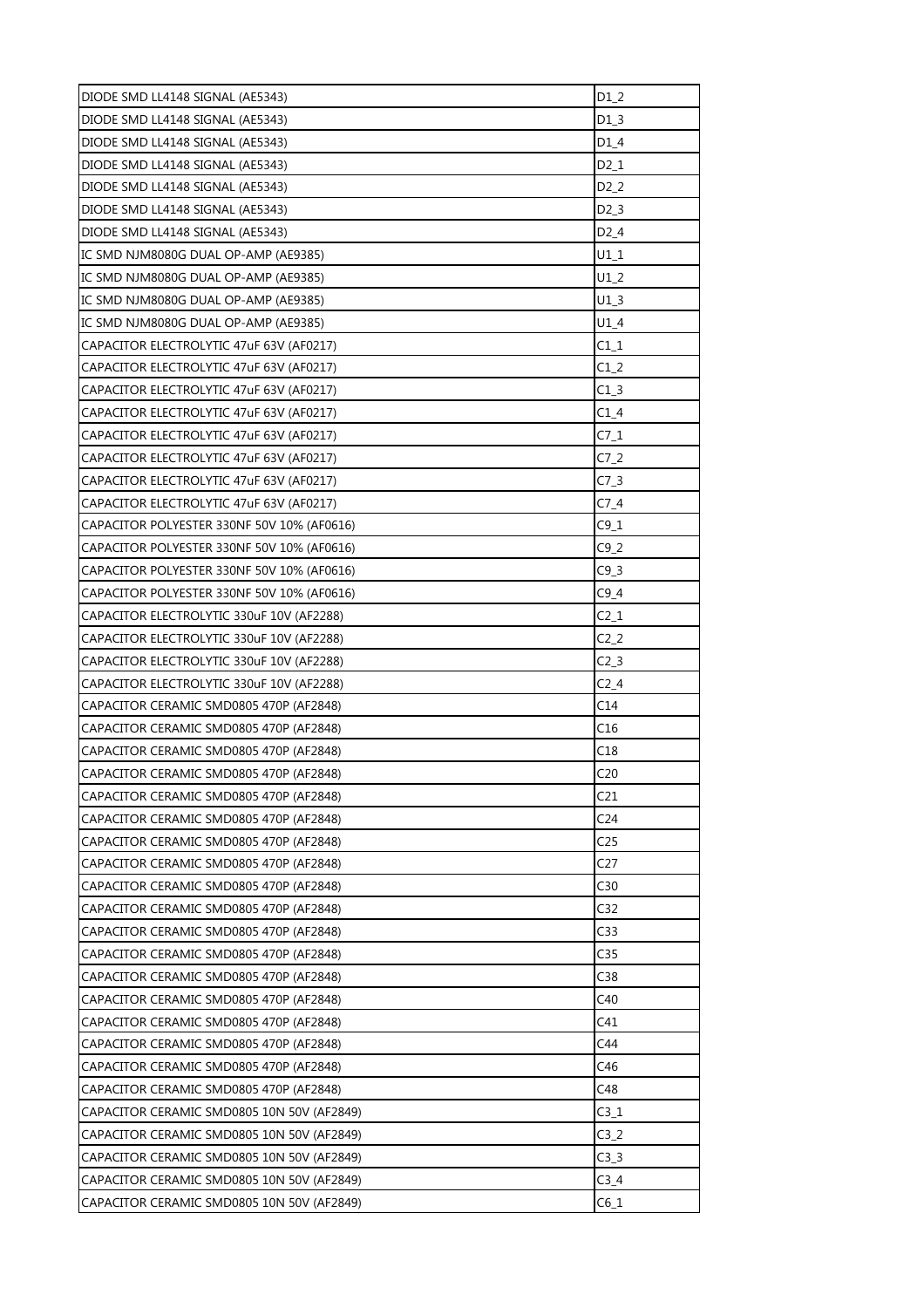| CAPACITOR CERAMIC SMD0805 10N 50V (AF2849)                  | C6 <sub>2</sub> |
|-------------------------------------------------------------|-----------------|
| CAPACITOR CERAMIC SMD0805 10N 50V (AF2849)                  | $C6_3$          |
| CAPACITOR CERAMIC SMD0805 10N 50V (AF2849)                  | $C6_4$          |
| CAPACITOR CERAMIC SMD0805 100N 50V (AF2851)                 | $C11_1$         |
| CAPACITOR CERAMIC SMD0805 100N 50V (AF2851)                 | $C11_2$         |
| CAPACITOR CERAMIC SMD0805 100N 50V (AF2851)                 | $C11_3$         |
| CAPACITOR CERAMIC SMD0805 100N 50V (AF2851)                 | $C11_4$         |
| CAPACITOR CERAMIC SMD0805 22P (AF2992)                      | $C8_1$          |
| CAPACITOR CERAMIC SMD0805 22P (AF2992)                      | $C8_2$          |
| CAPACITOR CERAMIC SMD0805 22P (AF2992)                      | C8_3            |
| CAPACITOR CERAMIC SMD0805 22P (AF2992)                      | $C8_4$          |
| CAPACITOR ELECTROLYTIC 2200uF 16V LESR (AF3566)             | C12             |
| CAPACITOR CERAMIC SMD0805 33P (AF4887)                      | C10_1           |
| CAPACITOR CERAMIC SMD0805 33P (AF4887)                      | $C10-2$         |
| CAPACITOR CERAMIC SMD0805 33P (AF4887)                      | C10_3           |
| CAPACITOR CERAMIC SMD0805 33P (AF4887)                      | $C10_4$         |
| CAPACITOR CERAMIC SMD0805 33P (AF4887)                      | C5_1            |
| CAPACITOR CERAMIC SMD0805 33P (AF4887)                      | $C5_2$          |
| CAPACITOR CERAMIC SMD0805 33P (AF4887)                      | $C5_3$          |
| CAPACITOR CERAMIC SMD0805 33P (AF4887)                      | C5_4            |
| CAPACITOR CERAMIC SMD0805 1N0 (AF5040)                      | $C4_1$          |
| CAPACITOR CERAMIC SMD0805 1N0 (AF5040)                      | C4 <sub>2</sub> |
| CAPACITOR CERAMIC SMD0805 1N0 (AF5040)                      | $C4_3$          |
| CAPACITOR CERAMIC SMD0805 1N0 (AF5040)                      | $C4_4$          |
| Connector BOX, Molex Type 0.1" Pitch 13x2 pins (AL3591)     | CN16            |
| RJ45_CON (AL4486)                                           | CN12            |
| RCA PHONO QUAD 2H2V GP (TREMIVER PS-3205) (AL4977)          | CN3             |
| RCA PHONO QUAD 2H2V GP (TREMIVER PS-3205) (AL4977)          | CN4             |
| Connector BOX, Molex Type 0.1" Pitch 25x2 pins (AL5563)     | CN17            |
| JUMP 2 OPTION LINK (AL8068)                                 | JP1_1           |
| JUMP 2 OPTION LINK (AL8068)                                 | JP1 2           |
| JUMP 2 OPTION LINK (AL8068)                                 | JP1_3           |
| JUMP 2 OPTION LINK (AL8068)                                 | JP1_4           |
| Connector IDC, Molex Type 0.1" Pitch 10x2 pins 9.5mm SPACER | <b>CN15</b>     |
| Connector IDC, Molex Type 0.1" Pitch 10x2 pins 9.5mm SPACER | CN18            |
| Connector 3 Pin Power 12A                                   | CN1             |
| Connector 3 Pin Power 12A                                   | CN <sub>2</sub> |
| Connector 3 Pin Power 12A                                   | CN7             |
| Connector 3 Pin Power 12A                                   | CN8             |
| Connector 3 Pin Power 12A                                   | CN9             |
| Connector 4 Pin Power 12A                                   | CN10            |
| Connector 4 Pin Power 12A                                   | CN11            |
| INDUCTOR TDK 51UH ACT 45B-510-2P Common Mode 0.2A (AM6624)  | L1              |
| INDUCTOR TDK 51UH ACT 45B-510-2P Common Mode 0.2A (AM6624)  | L2              |
| INDUCTOR TDK 51UH ACT 45B-510-2P Common Mode 0.2A (AM6624)  | L3              |
| INDUCTOR TDK 51UH ACT 45B-510-2P Common Mode 0.2A (AM6624)  | L4              |
| INDUCTOR TDK 51UH ACT 45B-510-2P Common Mode 0.2A (AM6624)  | L5              |
| INDUCTOR TDK 51UH ACT 45B-510-2P Common Mode 0.2A (AM6624)  | L6              |
| INDUCTOR TDK 51UH ACT 45B-510-2P Common Mode 0.2A (AM6624)  | L7              |
| INDUCTOR TDK 51UH ACT 45B-510-2P Common Mode 0.2A (AM6624)  | L8              |
|                                                             |                 |